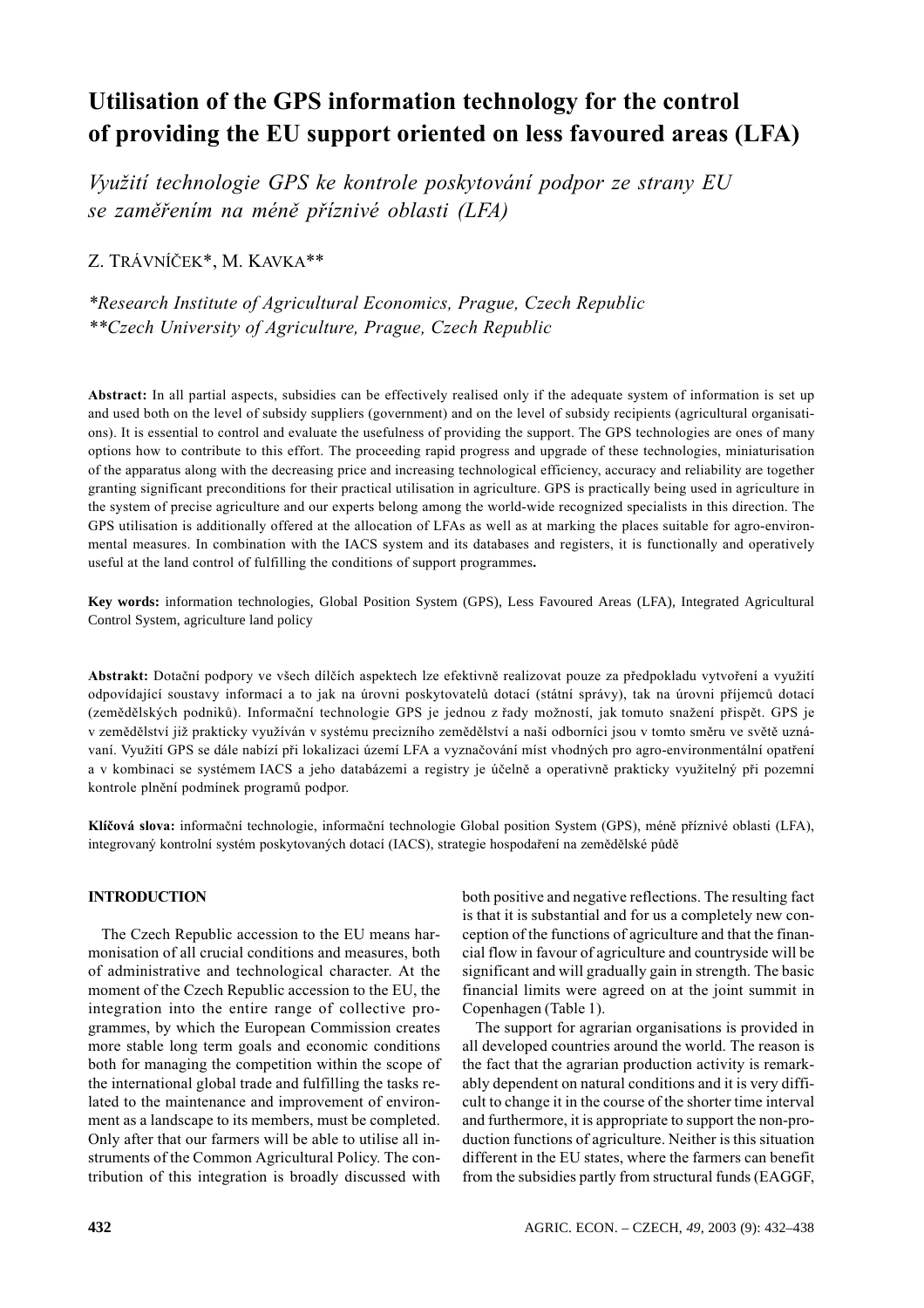Table1. The total financial flows into agriculture and rural development

| Indicator                       | Balance (billion CZK/year) | 2004 | 2005 | 2006 | Totally |
|---------------------------------|----------------------------|------|------|------|---------|
| Direct payments                 | payment from the EU        | 5.6  | 7.1  | 8.9  | 21.6    |
|                                 | the maximum supplement     |      |      |      |         |
|                                 | from the state budget      | 7.6  | 8.2  | 9.4  | 25.2    |
|                                 | total payment              | 13.3 | 15.3 | 18.3 | 46.9    |
| Rural development up to 80% EU, | payment from the EU        | 4.5  | 4.8  | 5.1  | 14.4    |
| min. 20% Czech Republic         | from state budget          | 1.1  | 1.2  | 1.3  | 3.6     |
|                                 | total payment              | 5.6  | 6.0  | 6.4  | 18.0    |
| Market support                  | payment from the EU        | 4.3  | 4.9  | 5.5  | 14.7    |
| Total                           | payment from the EU        | 14.4 | 16.8 | 19.5 | 50.7    |
|                                 | from state budget          | 8.8  | 9.4  | 10.6 | 28.8    |
|                                 | total                      | 23.2 | 26.2 | 30.1 | 79.5    |

Source: Zemědělec, 2003 (1-2)

ERDF, ESF) and partly from the resources supplemented by the individual states. In the Czech Republic, there are every year reserved financial resources from the state budget for the subsidies declared by the Ministry of Agriculture as well as through the PGRLF (Support and Guarantee Farm and Forestry Fund), which supplies credit support to various operational and investment goals.

From the point of the approach of the Czech Republic to the EU, there has been already launched the exploitation of the resources from the pre-accession EU SAPARD fund. The next support programme with the aim to harmonise with the EU law, which is already being put into effect in the Czech Republic, is the support of less favoured areas and regions with some environmental restrictions (protected areas, National parks, protective water zones etc.), being dealt with step by step by the government decree since 2000.

The agrarian support within the EU is not unconditionally granted. The essential precondition for its payment in each member country is fulfilling of the conditions for its granting. The basic frame of the conditions for the granting of the support is specified in the Decree of the Council of the European Union for every country. This frame is formulated rather generally with the aim that all member countries would be able to accomodate to it because the conditions of production of the enterprise in agriculture as well as the position of national economic system of each state in the EU are significantly different. In accordance with the Decree of the Council of the European Union, each state proposes its criteria for the determination of conditions for granting of the adequate support, which in their opinion reflect best the conditions, situation and chances of each state. Each state subsequently submits its proposal and negotiates to the European Union. Only after the endorsement and approval of the national proposal, this can be accepted and then it is possible and necessary to realise it subsequently. These negotiations are significantly long-winded and very demanding before the mutual agreement is reached. In case of realisation, each state must give the full guarantee and persuade the Union that it has set the absolute and reliable conditions both factual and organisational for the granting, providing and above all for the control of fulfilment of the conditions of each accepted programme. The sanctions in case of breaking the agreed conditions are definitely very severe and uncompromising from the EU side. For that reason, it is very important to set up these criteria of determination for each programme so they will hit the stated target, will be objective, definite, as much as possible not complicated, understandable and especially controllable.

In all partial aspects, the subsidies can be effectively realised only if the adequate system of information is set up and used both on the level of subsidy suppliers (government) and on the level of subsidy recipients (agricultural organisations). The reason is the request for the objective distribution of subsidies as well as the control of use of the distributed financial means, and that respecting the so-called locally pointed approach, which is based on the principle of providing and of control at the right time and at the right place – as a region, organisation, land estate, stable, animal etc.

Because of the necessity of uncompromising control of the admission and exploitation of subsidies, the European Union requires establishing of payment agency and control information system IACS (Integrated Agricultural Control System), which will guarantee and provide the credible basis of fulfilment of the set rules.

IACS, which was established by the Council of the European Union in 1992, is composed as a system of interactively independent controls of fulfilment of the conditions for providing the subsidies according to the realised programmes. It is a detailed system of control of the set of provided agrarian support, which must credibly secure the identification and registration of each proceeding on the level of individual sowing, crop, animal. As a general control mechanism of EAGGF for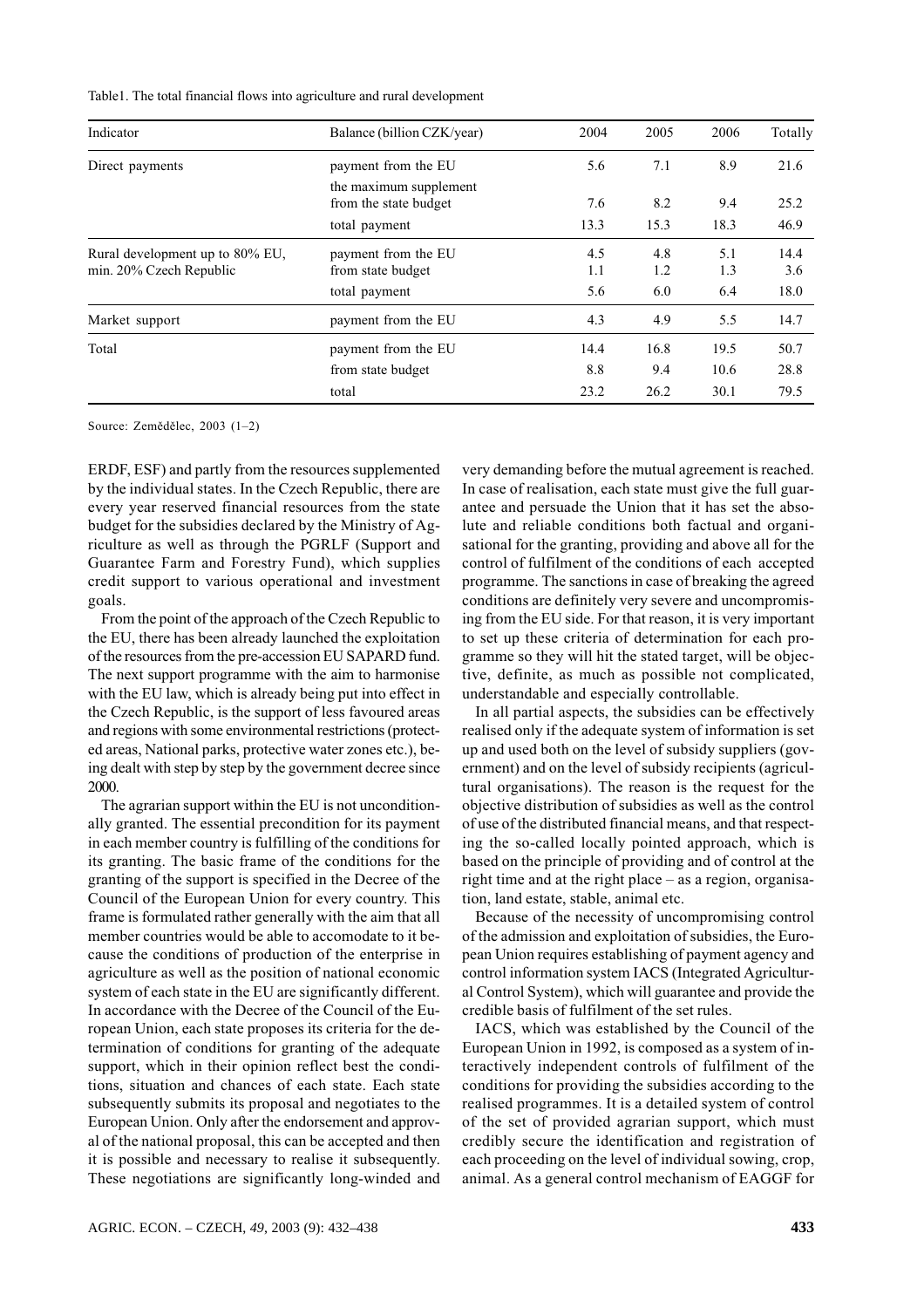direct payments, IACS is step by step extended by further supportive programmes applied under the programmes of the Horizontal Plan of Rural Development what represents an extension of the system by the controls of measures built in the programmes of rural development and in the control of realised agro-environmental measures.

The European Union requires providing of at least two interactively independent control systems by the IACS. There are several technological possibilities as the use of the satellite photos, aerial photos or land controls. The individual methods have their own imperfections and qualities regarding intensity, accuracy, costs or time. All together require a high-quality map basis. It depends on the country what technology and combination it will chose. The IACS control system suggests that the minimum of 5% recipients of subsidies will be controlled every year. This places specific claims on choosing the methods of control systems.

## STRUCTURE OF THE EU SUBSIDIES FOR AGRICULTURE AND COUNTRYSIDE AND ITS DETERMINATION

The supportive programmes oriented on land and vegetable production (partly also animal production – for instance the relation to pasture breeding or maintenance of meadows and pastures) are always connected to the terrain, cadastre, concrete plot, field or land. Identification in terrain will be always necessary as well as a detailed map, which will allow the determination of the object of the subsidy.

The following Decrees of the Council of the European Union are relevant:

- Decree of the Council (ES) No. 1251/1999/EC from  $17<sup>th</sup>$ May 1999, about the system of subsidies for growers of certain crops on arable land
- Decree of the Council (ES) No. 1257/1999/EC from  $17<sup>th</sup>$ May 1999, about rural development support via the European Agricultural Guidance and Guarantee Fund (EAGGF).

In case of direct payments under the decree of Council 1251/1999/EC, the farmers will receive the payments for "certain crops on arable land". This subsidy is provided on the land not under the production. The amount of the subsidy is 63.00 EUR/t\*reference yield of cereal, oil plant and linseed per 1 ha of the land or 72.50 EUR/t\* reference yield of protein crops per 1 hectare of the land. It will be necessary to define this area within the terrain.

Similar it is in case of the decree of the Council 1257/ 1999/EC, which deals with the definition of less favoured areas with regard to the cadastral territory of the municipality according to the following criteria:

#### A) Less favoured areas

The territory of the municipality is the basic territorial unit for determination of less favoured areas. On the basis of the criteria given by the Decree of the Council 1257/ 1999 and taking into account the natural, economical and demographic conditions in the Czech Republic, there have been set the following rules for definition of less favoured areas:

Mountain areas (marking  $H$ ) – set according to the article No. 18 NR 1257/99

- The average altitude of the municipality is higher or equal to 600 metres above the sea.
- The average altitude is higher or equal to 500 and less than 600 metres above the sea and at the same time, the slope is higher than 7° on the area larger than 50% of agricultural land area in the municipality.

The other LFA (marking  $O$ ) – set according to the article No.19 NR 1257/99

– The municipalities with agricultural land productivity less than 34 points (80% of the Czech Republic average), population density in the district lower than 75/ km<sup>2</sup> and the share of farmers in the economically active population higher than 6%.

Areas with specific restrictions (marking S) – set according to the article No. 20 NR 1257/99

– Agricultural land productivity lower than 34 points (80% of the Czech Republic average).

B) Area with environmental restrictions (marking  $E$ ) – set according to the article No.16 NR 1257/99

- $-E1-1$ <sup>st</sup> zone of National parks and Protected areas, (largearea) according to the Act No. 114/1992 Coll.
- $-E2 2<sup>nd</sup>$  zone of National parks,  $2<sup>nd</sup>$  zone of protected areas and small-area according to the Act No. 114/1992 Coll.

#### C) Agro-environmental measures

Agro-environmental measures are proposed in accordance to the Decree of the Council (EC) No. 1257/99 article  $22, 23, 24$  and the Decree of the Council (EC) No.  $445/2002$ . Brief summary of agro-environmental measures:

- Sub-measures: organic agriculture
- All-farm sub-measures
- Care of arable land grassy borders
- Treatment of grassland
- Sub-measures for the care of landscape
	- Grassing of the arable land
	- Creating of grassy belts on sloping land
	- Cultivation of intermediate crop
	- Constantly wet meadows and peaty meadows
	- Fencing of valuable localities on grazing land
	- Bird localities on the permanent grassland: crake
	- Maintenance of the extensive gardens
	- Dispersed greenery
	- Bio zones
- Zones measures
	- Bílé Karpaty
	- Blaník
	- České středohoří
	- Litovelské Pomoraví
	- Moravský Kras
	- Poodří
	- Železné hory.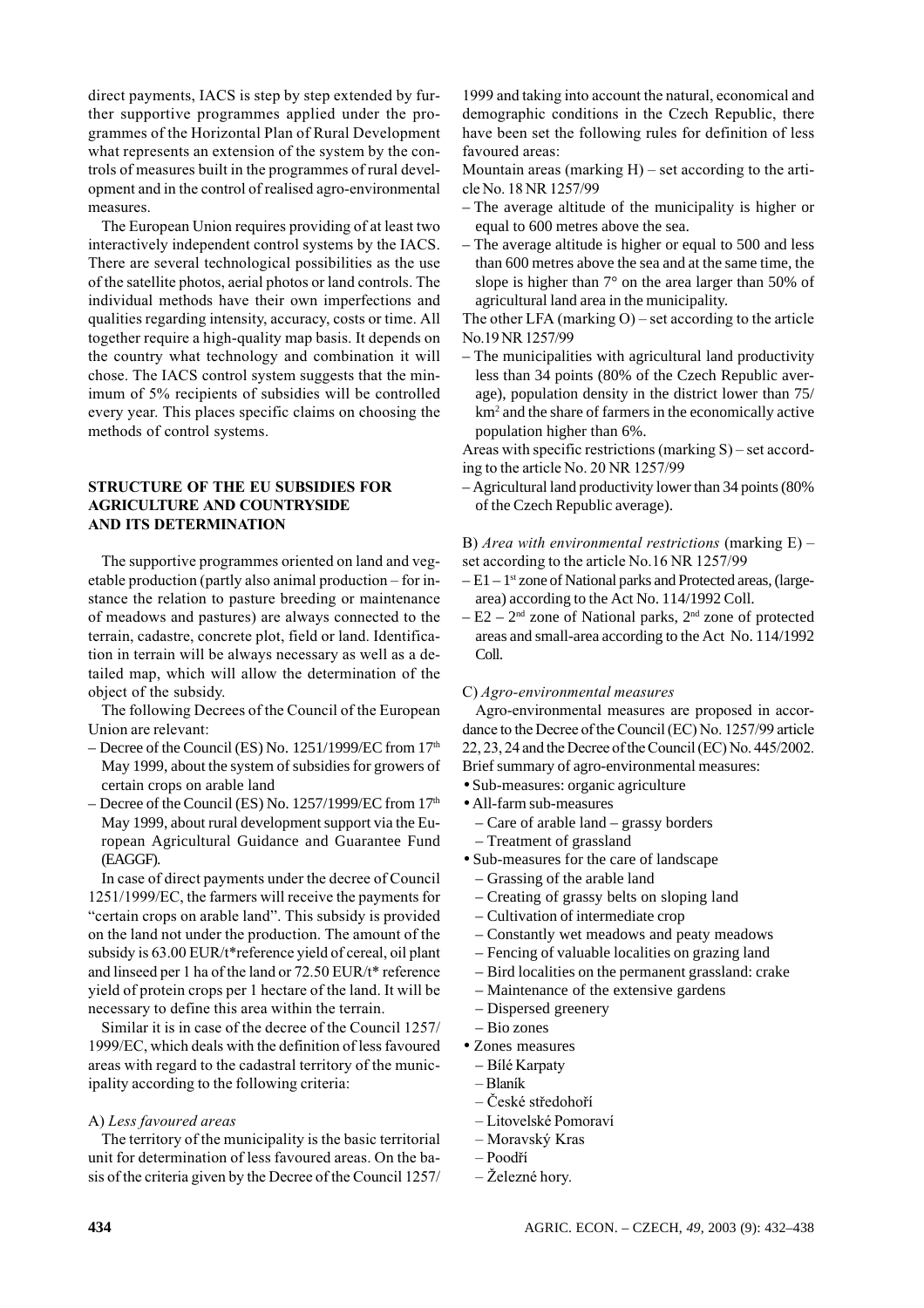

Figure 1. Limitation of LFA regions

Source: RIAFE Prague

All the above-mentioned supportive programmes are pointed at the specific predetermined space. The Ministry of Agriculture IACS system has got the scope of the used farmland in which it is able to identify each user plot and add the utilisation data to it. The areas where the agro-environmental measures are taken into account are not specified yet, even methodically. These areas can possibly be specified by the GPS technology and recorded as an additional level into the IACS database.

## UTILIZATION OF THE GPS TECHOLOGY IN AGRICULTURE FOR THE CONTROL OF PROVIDING THE SUPPORT FOR LFA

GPS is a global positional navigation system that is able to define its position elsewhere on the Earth surface regardless the weather conditions or time. Since its appearance around 1973, it was developed firstly for military use and later, by the beginning of the nineties, it has become completely functional. At first, the signal was accessible only selectively for the reason of intentional deterioration of the location accuracy for civil purposes. At the present time, the measure has been called off and by a new measure, the localisation accuracy for civil purposes has increased more than 10 times so it is possible to define the location with the accuracy less than 10 metres.

GPS is practically being used in agriculture in the system of precise agriculture and our experts belong among the world-wide recognized specialists in this direction. The GPS utilisation is additionally offered at the localisation of LFAs as well as at marking of the places suitable for agro-environmental measures. In combination with the IACS system and its databases and registers, it is functionally and operatively useful in practice at the land control of fulfilment of the conditions of support programmes (see Figure 2).

The relevant locality is defined using the satellite navigation and this specification can be processed subsequently into the IACS information system as one of the further layers. By this way, the data can be provided both regarding the LFA, with relation to the Cadastral Office and to user land blocks and regarding the localities with agro-environmental measures as the bird-nesting localities (for instance the crake), bio-corridors, bio-zones, maintenance of the extensive gardens, fencing of valuable localities on grazing land etc. In connection with other data from the register of recipients of the support related to the individual programmes, this programme is prepared to operational terrain use right after completing the pertinent map basis.

At the present time, there already exists a sufficient number of useful navigation systems that in combination with a notebook or the pocket computer of type PDA, Handheld with basic equipment, and then more with the access to the internet or extranet, become a very powerful tool of the land control of fulfilment of conditions of the individual support programmes.

Most of these navigation devices dispose of GPS 12 canal receiver that enables reception of differential corrections and works with position accuracy less than 15 m. Two AA batteries usually charge the device with the operational lifetime up to 16 and more hours. It works for instance in the co-ordinated format WGS84, UTM/UPS.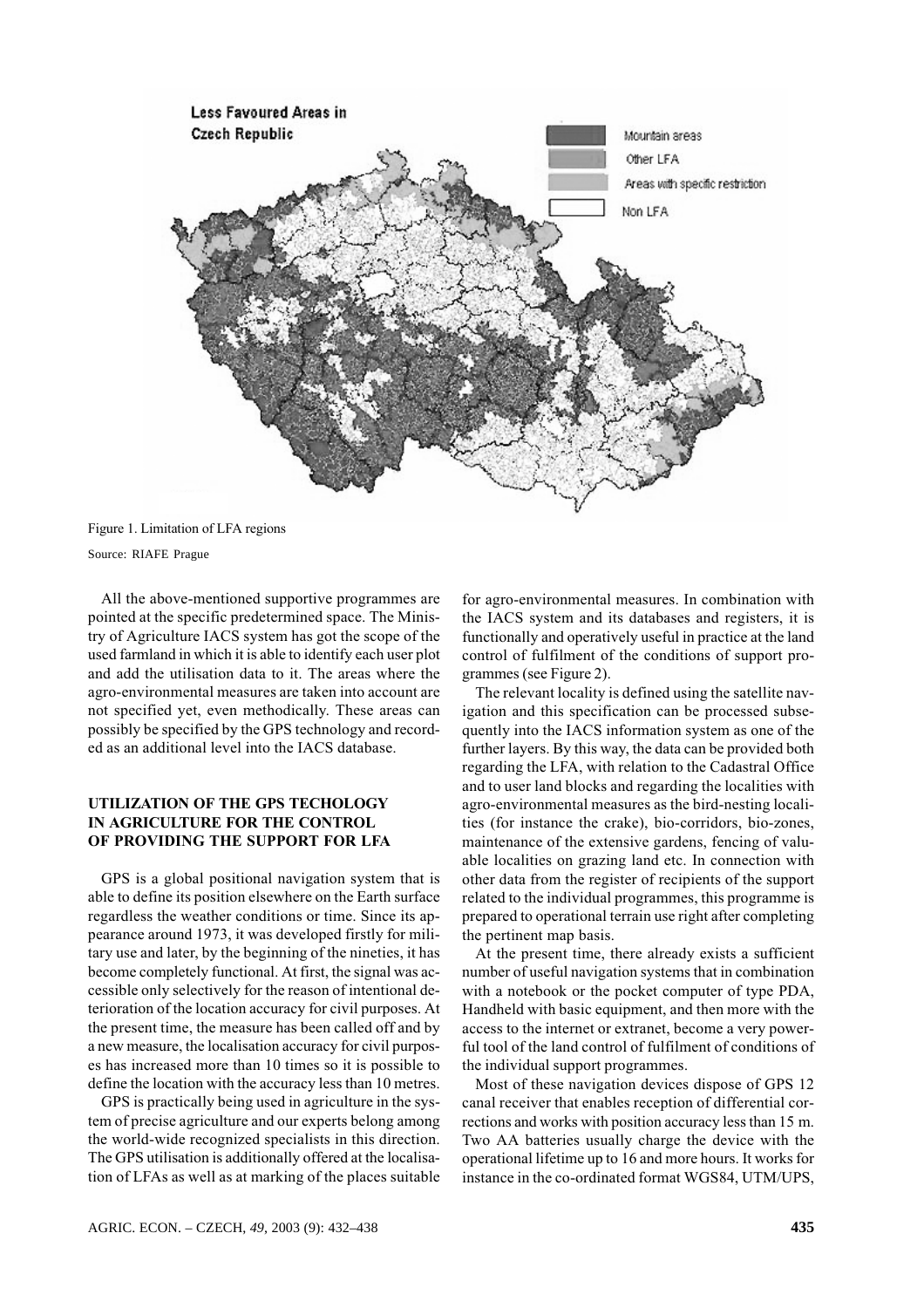

Figure 2. Location mapping with the help of GPS

MGRS, Maidenhead as well as in others. A basic map is usually installed with the possibility to record an additional user defined map basis.

For better description, we are introducing some of whole range of the accessible devices without the further technological supporting information (see Figure 3).

The employee authorised to control the fulfilment of the support programme of a chosen recipient will go into the terrain equipped with the GPS navigator with the recorded necessary map layers supplemented with additional data from the database necessary for relevant control. After the identification of the relevant user plot, the worker compares the detected facts with the data in the database and will make a relevant recording of the control. In case of the control of agro-environmental measures, the object of the control will be every locality in



Figure 3. Examples of GPS navigators

AGRIC. ECON. - CZECH, 49, 2003 (9): 432-438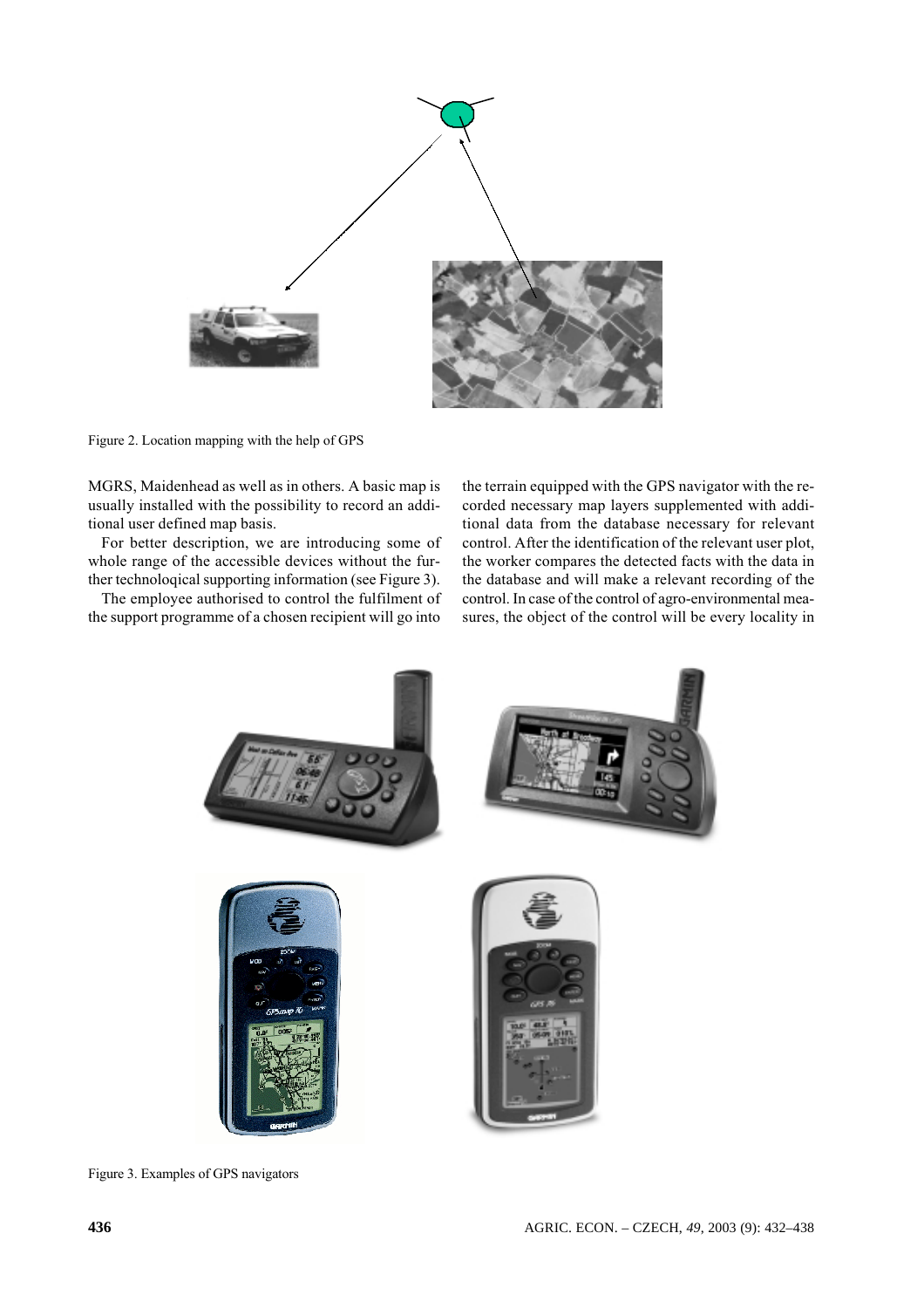

Figure 4. Map cut-out of the real estate cadastral office with marking of the LFA with example of the supporting information

accordance with the agreed measures or sub-measures (see Figure 4).

## **CONCLUSION**

Farmer's activities have been always closely associated with the work on land and in the country. Besides agricultural activities, there also belong the environmental and landscape maintenance activities. More and more of the public interest is shifting into this area in connection with the gradual decrease of the agricultural production intensity level. All these activities are connected with significant financial costs which must be compensated to the farmers by the society. These are not small